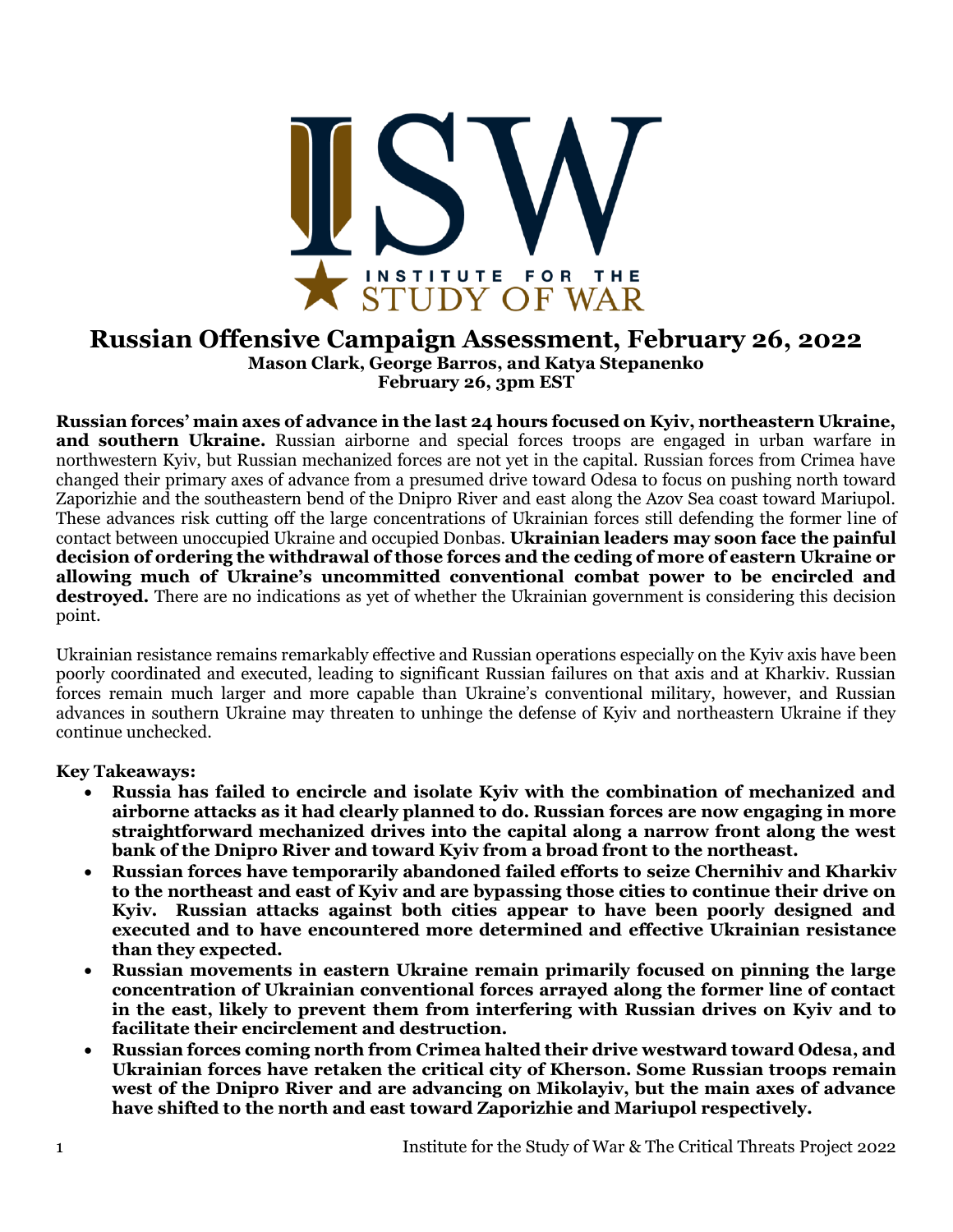- **Russian forces have taken the critical city of Berdyansk from the west, threatening to encircle Mariupol even as Russian forces based in occupied Donbas attack Mariupol from the east, likely to pin defenders in the city as they are encircled.**
- **Russian successes in southern Ukraine are the most dangerous and threaten to unhinge Ukraine's successful defenses and rearguard actions to the north and northeast.**
- **Russian troops are facing growing morale and logistics issues, predictable consequences of the poor planning, coordination, and execution of attacks along Ukraine's northern border.**

**Russia has surprisingly failed to gain air superiority or ground the Ukrainian air force after three days of fighting.** The Ukrainian General Staff reported at 11am local time that Ukrainian aircraft conducted 34 sorties in the past 24 hours.<sup>1</sup> Ukrainian air defenses remained active as of 6am local time, with the Ukrainian General Staff stating a S-300 downed a Russian Su-25 fighter and an unspecified helicopter over Donbas early on February 26.<sup>2</sup> Ukrainian forces likely shot down a Russian Il-76 transport aircraft over Kyiv the night of February 25.<sup>3</sup> Russian airstrikes concentrated on northern Kyiv, Mariupol, and unspecified Ukrainian airports on February 26.<sup>4</sup> Russian forces continue to refrain from using the full array of air and missile capabilities available to them. Moscow may seek to limit the informational and diplomatic effects of causing heavy Ukrainian civilian casualties, and may also seek to avoid creating rubble and other obstacles to movement into and through Ukrainian cities. Russian forces will likely increase their use of fires in coming days to overcome heavier-thananticipated Ukrainian resistance, however.

**Russian forces in northeast Ukraine face growing morale and supply issues, likely due to poor planning and ad hoc command structures, as ISW previously forecasted.<sup>5</sup>** Several reports emerged on Ukrainian social media February 25-26 of Russian forces lost and running low on fuel in northeastern Ukraine.<sup>6</sup> A Russian riot police reportedly conducted an unsupported attack on eastern Kyiv and suffered heavy casualties late on February 25, likely symptomatic of wider Russian coordination issues.<sup>7</sup> Several US and European intelligence sources reportedly assess the Kremlin has had to adjust plans and commit more capabilities than anticipated at this point in the Russian invasion of Ukraine.<sup>8</sup>

## **Russian ground forces are advancing on four primary axes, discussed in turn below:**

- 1. Kyiv (NOTE: This is an alteration to our previous description of this axis, as we are now discussing Russian operations in Kyiv as a single line of effort);
- 2. Northeast front (NOTE: Russian forces have now advanced on a broad axis between Chernihiv and Kharkiv, and this section will discuss the entire northeastern Russian advance);
- 3. Donbas; and
- 4. Crimea-Kherson.
- **1) Kyiv axis: Russia's likely main effort to rapidly isolate Kyiv and force the Ukrainian government to capitulate has failed as of February 26. Russian forces entered downtown Kyiv along the western bank of the Dnipro River the night of February 25, but Russian forces have so far failed to enter the city from the east. Russian troops have not yet committed heavy armor and artillery forces to fighting in Kyiv and will likely need to do so to take the city. Ukrainian forces are unlikely to capitulate.** 
	- The Russian military's main effort remains seizing Kyiv in an effort to force the Ukrainian government to capitulate. The Ukrainian General Staff reported at 11am local time February 26 that Ukrainian forces halted 14 Russian BTGs northeast of Kyiv and that Russia has committed its northern reserves – an additional 17 BTGs – along this operational direction.<sup>9</sup>
	- **If the Russians have abandoned for now the attempt to encircle Kyiv and committed to frontal assaults from the northwest and east/northeast, then the Ukrainians would be in close to the optimal scenario for defending their capital. The Russians could change that situation either by getting forces from the northeast axis across the river south of Kyiv and encircling in that way, by using forces from Crimea to drive all the way to Kyiv from the south, or by re-attempting and finally succeeding in airlanding airborne troops to the southeast of the capital. Russia's surprising failure to accomplish its initial planned objectives around Kyiv has given the Ukrainians an opportunity.**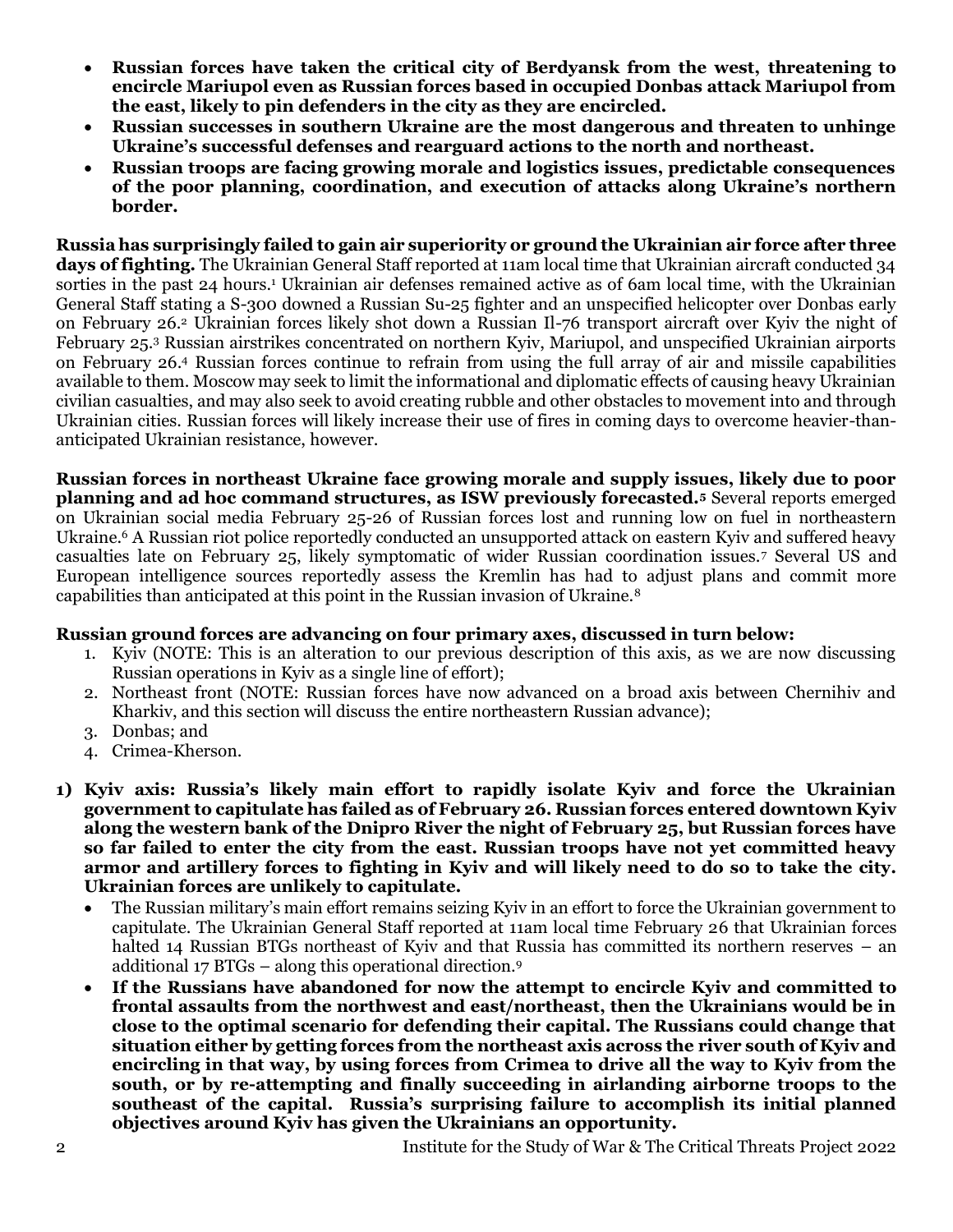- Russian forces entered downtown Kyiv on the west bank of the Dnipro River the night of February 25. Urban combat continued the night of February 25-26.<sup>10</sup> Only lighter Russian units – VDV (Airborne) and Special Forces – have entered Kyiv as of 7pm local time on February 26.<sup>11</sup> **Russian forces have not yet committed heavy armor and artillery to urban fighting in Kyiv.**
- Russian forces have likely only entered Kyiv on a narrow band along the west bank of the Dnipro River. Russian forces have not completely isolated Kyiv and Ukrainian forces retain defensive positions in western Kyiv Oblast.<sup>12</sup> Ukrainian forces reported halted Russian armored advances on Kyiv at Borodyanka, Bucha, and Vyshhorod at 11am local time February 26.<sup>13</sup>
- The Ukrainian military claimed to shoot down two Russian Il-76 transport planes (Russia's equivalent of the US C-17) over Kyiv late on February 25.<sup>14</sup> These claims have not yet been confirmed by other sources.<sup>15</sup> If true, they may indicate Ukrainian troops have inflicted losses on a Russian airborne operation around Kyiv.
- ISW cannot currently confirm the location or effectiveness of Russian sabotage groups reportedly active in downtown Kyiv as of February 25.<sup>16</sup>
- Ukrainian forces and civilians continued preparations to fight for Kyiv block-by-block on February 25- 26. Territorial defense units and armed civilians began establishing roadblocks and defensive positions throughout Kyiv overnight.<sup>17</sup> The Ukrainian government is distributing small arms and instructions to make Molotov Cocktails to civilians.<sup>18</sup>
- **2) Northeast axis: Russian forces advanced on a broad front between Chernihiv and Kharkiv on February 26 after Ukrainian forces halted direct Russian advances through both cities on February 24-25. Ukrainian forces continue to delay and inflict losses on the Russian advance but will likely not be able to halt further advances if the Kremlin commits additional reserves.** 
	- Ukrainian forces reported halting Russian advances on an axis roughly running through Nizhyn, Velyka Doroha, Obychiv, and Okhtyrka at 11am local time February 26.<sup>19</sup> Russian forces have likely penetrated northeastern Ukraine on a broad axis to the P67 highway, approximately 120km northeast of Kyiv.
	- Russian forces likely bypassed Kharkiv early on February 26 and may have enveloped it but have not yet entered the city center. Russian tank and motor rifle units are reportedly continuing direct assaults on the city and shelling residential areas.<sup>20</sup> Russian forces entered Volokhov Yar, 70km southeast of Kharkiv, at 11am local time on February 26.<sup>21</sup> Ukrainian forces took prisoners from the Russian 2nd Tank Division and 138th Guards Motor Rifle Brigade at unspecified locations around Kharkiv on February 26.<sup>22</sup>
	- Ukrainian forces confirmed that elements of Russia's 1st Guards Tank Army and 20th Combined Arms Army comprise the main Russian force in northeast Ukraine.<sup>23</sup> Ukrainian forces additionally captured Russian troops from the 35th Motor Rifle Brigade of the 41st Combined Arms Army, including a battalion chief of staff, likely near Chernihiv.<sup>24</sup>
	- The Ukrainian General Staff reported at 6am local time that Russian forces retain an uncommitted reserve from the 35th Combined Arms Army around Mazyr, in southeastern Belarus.<sup>25</sup>
- **3) Donbas axis: Russian forces continued to deprioritize direct assaults in Donbas or an enveloping maneuver through Luhansk Oblast. Russian forces likely intend to pin Ukrainian forces in place on the line of contact to enable Russian forces breaking out of Crimea to isolate them. The Russians may be content to leave them there while concentrating on capturing Kyiv and imposing a new government on Ukraine. They may alternatively seek to encircle and destroy them or force them to surrender.**
	- Russian forces made limited advances on February 26 in Donetsk and Luhansk, reportedly capturing Stanysia Luuhanska, Volnovakha, and Starohnativka.<sup>26</sup> Ukrainian forces remain largely in place on the line of contact in Donbas.
	- Russian forces attacking in northern Luhansk Oblast made little progress as of February 26. ISW's initial assessment that Russian forces would likely attempt an envelopment through Luhansk Oblast was incorrect.<sup>27</sup> Russian forces likely seek to achieve a larger envelopment using forces breaking out from Crimea and currently advancing on Mariupol from the west.
	- Russian forces are continuing assaults on Mariupol from the northeast but have yet to enter outskirts of the city. Russian proxies claimed to capture Pishchevik and Pavlopol, 25km northeast of Mariupol, the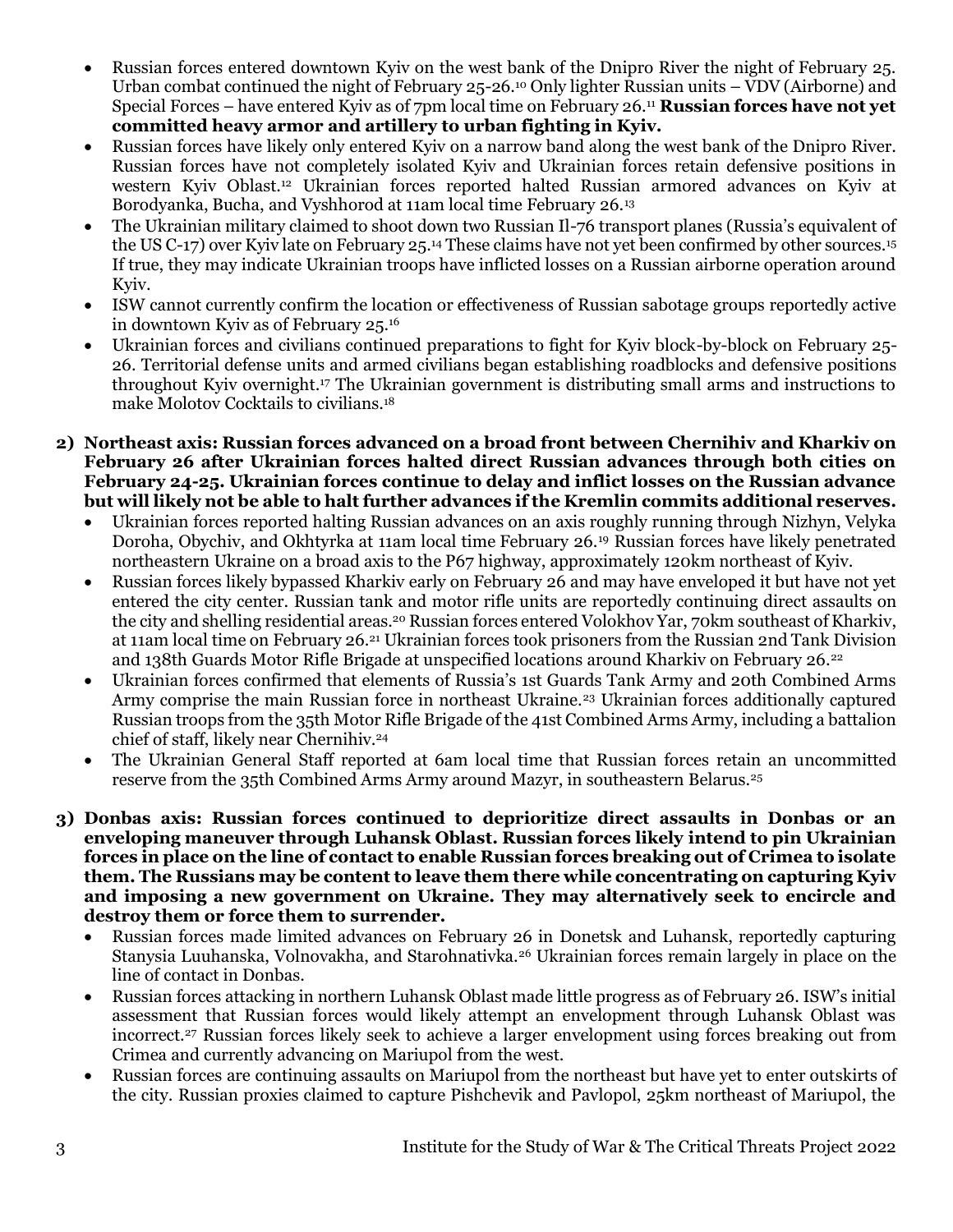morning of February 26. Russian forces carried out airstrikes on suburbs of Mariupol at 3pm local time on February 26.<sup>28</sup>

- **4) Crimea axis: Russian forces advancing north towards Zaprozhia and east towards Mariupol threaten to isolate Ukrainian forces on the line of contact in Donbas if they do not withdraw. Russian forces from the Southern Military District continue to make the greatest advances and demonstrate the highest capabilities of Russia's multiple axes of advance. Ukrainian forces recaptured Kherson the night of February 25-26. However, Russian forces will likely counterattack within the next 24 hours and Russian forces remain west of the Dnipro River, threatening Mikolayiv.** 
	- Russian forces in Crimea are advancing directly north towards Zaprozhia, entering Velyka Bilozerka and Tokmak – approximately 80km south of Zaprozhia – as of 3pm local time on February 26.<sup>29</sup> These forces will likely enter Zaprozhia within the next 48 hours at current rates of advance. They may then either continue north to Dnipro City, or pivot east to isolate Ukrainian forces in Donbas.
	- Russian forces advancing east out of Crimea captured Berdyansk, 70km west of Mariupol, early on February 26.<sup>30</sup> Russian forces previously secured Melitopol late on February 25.<sup>31</sup> These Russian forces will likely encircle Mariupol within the next 48 hours. They may alternatively – or additionally – drive north, isolating Ukrainian forces on the line of contact in Donbas.
	- Western sources have inaccurately reported the unopposed deployment of Russian Naval Infantry in Russian-controlled Azovskoye, just north of Crimea, as an amphibious landing.<sup>32</sup> An anonymous US official told *CNN* on February 25 that "potentially thousands" of Russian troops conducted a landing west of Mariupol, which was inaccurately reported as an opposed landing.<sup>33</sup> These Naval Infantry forces will likely support Russian operations to isolate Mariupol. Russia has not yet conducted an opposed amphibious landing in southern Ukraine.
	- Ukrainian forces recaptured Kherson as of 9am local time on February 26.<sup>34</sup> Ukrainian forces additionally retained control of Nova Kakhovka as of 9am local time following heavy fighting overnight.<sup>35</sup> Russian forces will likely attempt a second assault on the city in the next 24 hours.
	- Russian forces entered the outskirts of Mikolaiyv early on February 26.<sup>36</sup> ISW cannot assess what strength of Russian forces have crossed the Dnipro River and their capability to threaten Odessa – or lack thereof – if cut off by the Ukrainian recapture of Kherson.
	- Ukrainian forces reported up to 3 BTGs of Russian second echelon troops from the 58th Combined Arms Army were committed to the advance on Tavriis'k, east of Kherson along the Dnipro River, early on February 26.<sup>37</sup>

**Russian forces may additionally be preparing for an additional line of advance from Belarus into Western Ukraine.** ISW previously reported a Russian armored column assembling in Stolin, Belarus on February 25 to support a possible advance into Rivne Oblast, in western Ukraine.<sup>38</sup> The Ukrainian Border Service reported cross-border shelling into Rivne Oblast from Belarus at 3pm local time on February 26.<sup>39</sup> Russian forces have not launched a ground attack as of publication. A Russian offensive in western Ukraine would likely seek to cut Ukraine off from ground shipments of Western aid through Poland, Slovakia, and Hungary.

## **Immediate items to watch**

- Russian forces advancing north and east from Crimea threaten to cut off Ukrainian forces in eastern Ukraine if Kyiv des not withdraw them in the coming days.
- Russian forces face growing morale and supply issues but will likely be able to overcome these handicaps.
- Russian Naval Infantry have not yet conducted opposed amphibious landings but retain the capability to do so against the Odesa or the Azov Sea coasts or both.
- Russian forces continue to refrain from using their likely full spectrum of air and missile capabilities. The Ukrainian air force also remains active. Russian operations will likely steadily wear down Ukrainian air capabilities as well eventually taking the Ukrainian air force out of the fight.
- Russia has sufficient conventional military power to reinforce each of its current axes of advance and overpower conventional Ukrainian forces defending them.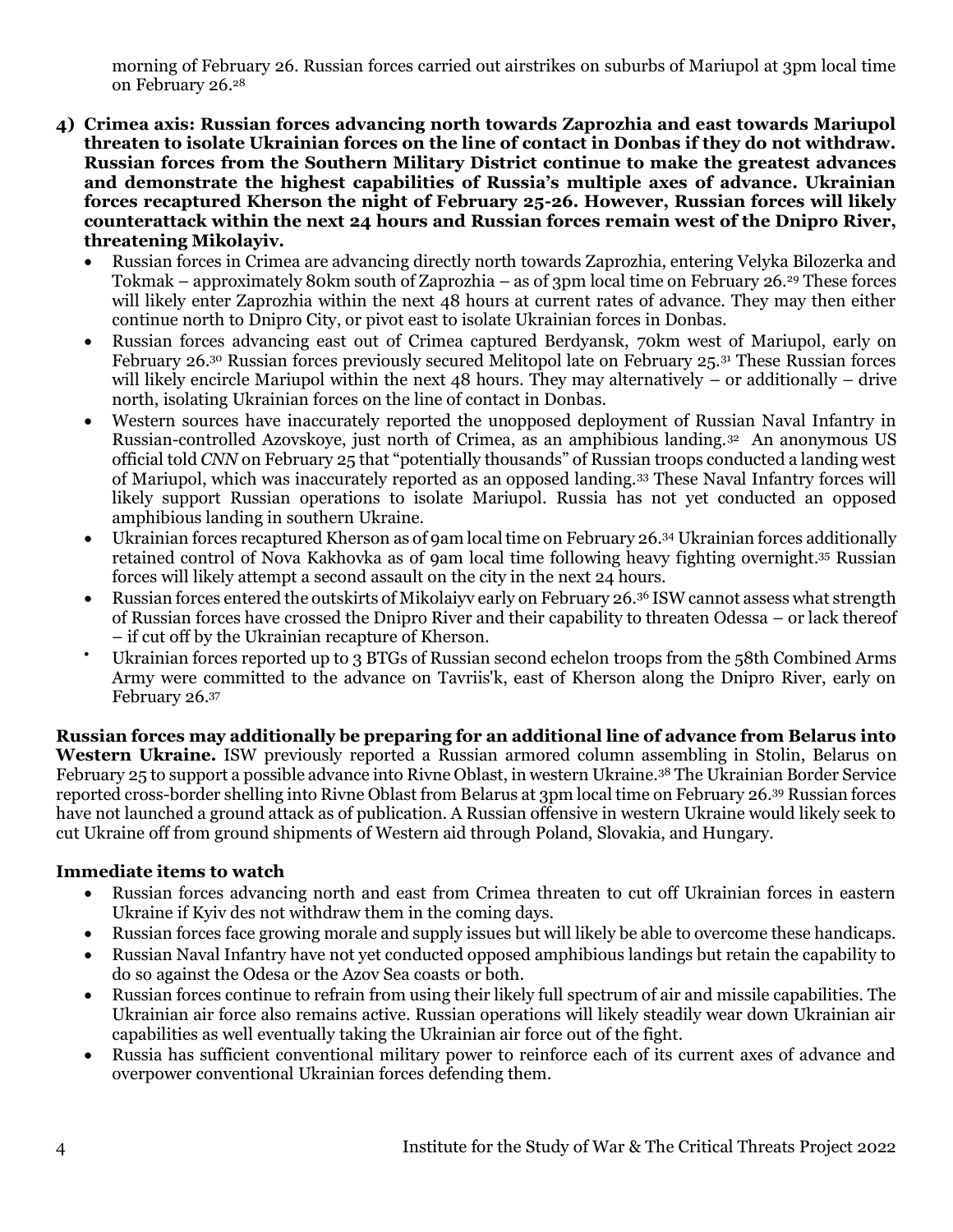

*The Institute for the Study of War (ISW) is a non-partisan, non-profit, public policy research organization. ISW advances an informed understanding of military affairs through reliable research, trusted analysis, and innovative education. We are committed to improving the nation's ability to execute military operations and respond to emerging threats in order to achieve US strategic objectives.*

ps://www.facebook.com/UkrainianLandForces/posts/291441756421156

https://twitter.com/Osinttechnical/status/1497317714058100737;

```
https://twitter.com/CourtenaySargon/status/1497392233586126854?s=20&t=_uDOt69fWyGvvacceGvMyA.
```

```
11 https://twitter.com/RALee85/status/1497439935032434688.
```

```
12 https://twitter.com/COUPSURE/status/1497590205074845698?s=20&t=j07FSgEJcc2Yd8ZEk4Fncw .
```
- <sup>13</sup> https://www.facebook.com/GeneralStaff.ua/posts/259676363012116.
- <sup>14</sup> https://www.facebook.com/CinCAFU/posts/255960156699477;
- https://www.facebook.com/GeneralStaff.ua/posts/259694853010267.

<sup>15</sup> https://twitter.com/JimLaPorta/status/1497428052988641281?s=20&t=e3u-COKR2To\_0CqiV-ikEw.

<sup>16</sup> https://www.understandingwar.org/sites/default/files/Russian%20Operations%20Assessments%20February%2025%202022.pdf.

```
17 https://twitter.com/UkraineLive24/status/1497599293712175115?s=20&t=2TDKmCGn1dvvlgUx07Hn4A;
```

```
https://twitter.com/soleyman_1/status/1497454388088127490?s=20&t=2TDKmCGn1dvvlgUx07Hn4A;
```

```
https://twitter.com/UkraineLive24/status/1497542270459039756?s=20&t=2TDKmCGn1dvvlgUx07Hn4A;
```

```
https://twitter.com/UAWeapons/status/1497311126845067268?s=20&t=KzJeNkogoonKHDSIKpuMYg.
```

```
18 https://twitter.com/kiraincongress/status/1497264543428448260; https://twitter.com/RALee85/status/1497353864948891650; 
https://twitter.com/ZelenskyyUa/status/1496785547594924032;
```

```
https://twitter.com/IAPonomarenko/status/1497194377306902532?ref_src=twsrc%5Etfw%7Ctwcamp%5Etweetembed%7Ctwterm
%5E1497194377306902532%7Ctwgr%5E%7Ctwcon%5Es1_&ref_url=https%3A%2F%2Fwww.businessinsider.com%2Fvideo-
```

```
ukrainian-men-help-themselves-to-guns-in-kyiv-as-russia-attacks-2022-2.
```

```
19 https://www.facebook.com/GeneralStaff.ua/posts/259676363012116.
```

```
<sup>20</sup> https://twitter.com/IntelCrab/status/1497566224687026176?s=20&t=jtRCRm_YAEjtP_qirPDwqA;
```

```
https://twitter.com/loogunda/status/1497542551271837708?s=20&t=jtRCRm_YAEjtP_qirPDwqA .
```

```
<sup>21</sup> https://twitter.com/ATS_company_/status/1497497710655594497?s=20&t=FrIZJ_S-6uLOULHnrd2sKA .
```

```
22 https://twitter.com/666_mancer/status/1497604485270708224;
```

```
https://twitter.com/666_mancer/status/1497566927757135873.
```
<sup>1</sup> https://www.facebook.com/GeneralStaff.ua/posts/259676363012116.

<sup>2</sup> https://www.facebook.com/GeneralStaff.ua/posts/259457293034023.

<sup>3</sup> https://www.facebook.com/GeneralStaff.ua/posts/259492119697207.

<sup>4</sup> https://www.facebook.com/GeneralStaff.ua/posts/259492119697207.

<sup>5</sup>https://www.understandingwar.org/sites/default/files/Ukraine%20Invasion%20Forecast%20Series%20Part%202%20ISW%20CT%20 December%202021.pdf.

<sup>6</sup> https://twitter.com/maxseddon/status/1497507453491105799; 25

<sup>7</sup> https://twitter.com/CITeam\_en/status/1497573785414901760?s=20&t=SvzDR8EOKtL6IQhUB0hBVQ.

<sup>8</sup> https://twitter.com/phildstewart/status/1497587654417797122;

https://twitter.com/RihoTerras/status/1497537193346220038?s=20&t=QBQflksi-wtxg-7nqSH31Q

<sup>9</sup> https://www.facebook.com/GeneralStaff.ua/posts/259676363012116.

<sup>10</sup> https://twitter.com/IntelCrab/status/1497381035004383233?s=20&t=gt7CsSW4qZe8yDcfZq0WBA;

https://twitter.com/IntelCrab/status/1497378418173915141?s=20&t=jtRCRm\_YAEjtP\_qirPDwqA;

https://twitter.com/RALee85/status/1497389437222805511?s=20&t=\_uDOt69fWyGvvacceGvMyA;